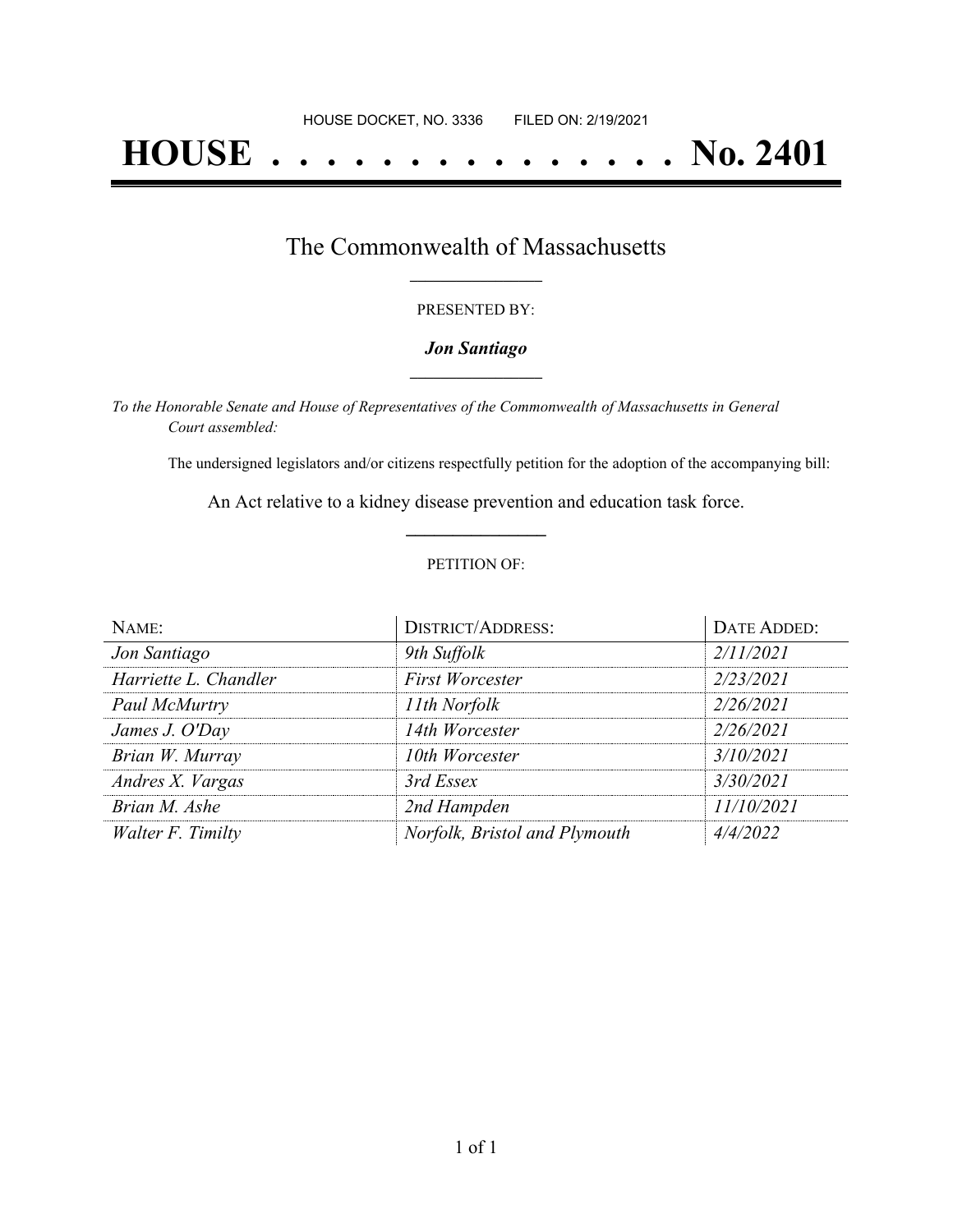## **HOUSE . . . . . . . . . . . . . . . No. 2401**

By Mr. Santiago of Boston, a petition (accompanied by bill, House, No. 2401) of Jon Santiago and others for legislation to establish a task force (including members of the General Court) to create health education programs to reduce the burden of kidney disease. Public Health.

## The Commonwealth of Massachusetts

**In the One Hundred and Ninety-Second General Court (2021-2022) \_\_\_\_\_\_\_\_\_\_\_\_\_\_\_**

**\_\_\_\_\_\_\_\_\_\_\_\_\_\_\_**

An Act relative to a kidney disease prevention and education task force.

Be it enacted by the Senate and House of Representatives in General Court assembled, and by the authority *of the same, as follows:*

- 1 SECTION 1. (a) The department of public health shall establish a Kidney Disease
- 2 Prevention and Education Task Force.

 (b) The task force shall consist of the following members or a designee: The House and Senate Chairs of the Joint Committee on Public Health, who shall serve as co-chairs, and 12 members to be appointed by the co-chairs, 1 of whom shall be the commissioner of public health or their designee, 1 of whom shall be from the National Kidney Foundation New England, 2 of whom shall be kidney patients, 2 of whom shall represent minority public health organizations, 1 of whom shall represent a community health clinic, 1 of whom shall represent a not-for-profit organ procurement organization, 1 of whom shall represent the Nephrology Department at Mass General Brigham, 1 of whom shall represent the Joslin Diabetes Center, 1 of whom shall represent the Massachusetts Medical Society, 1 of whom shall represent a private health plan, 1 of whom shall represent Masshealth.